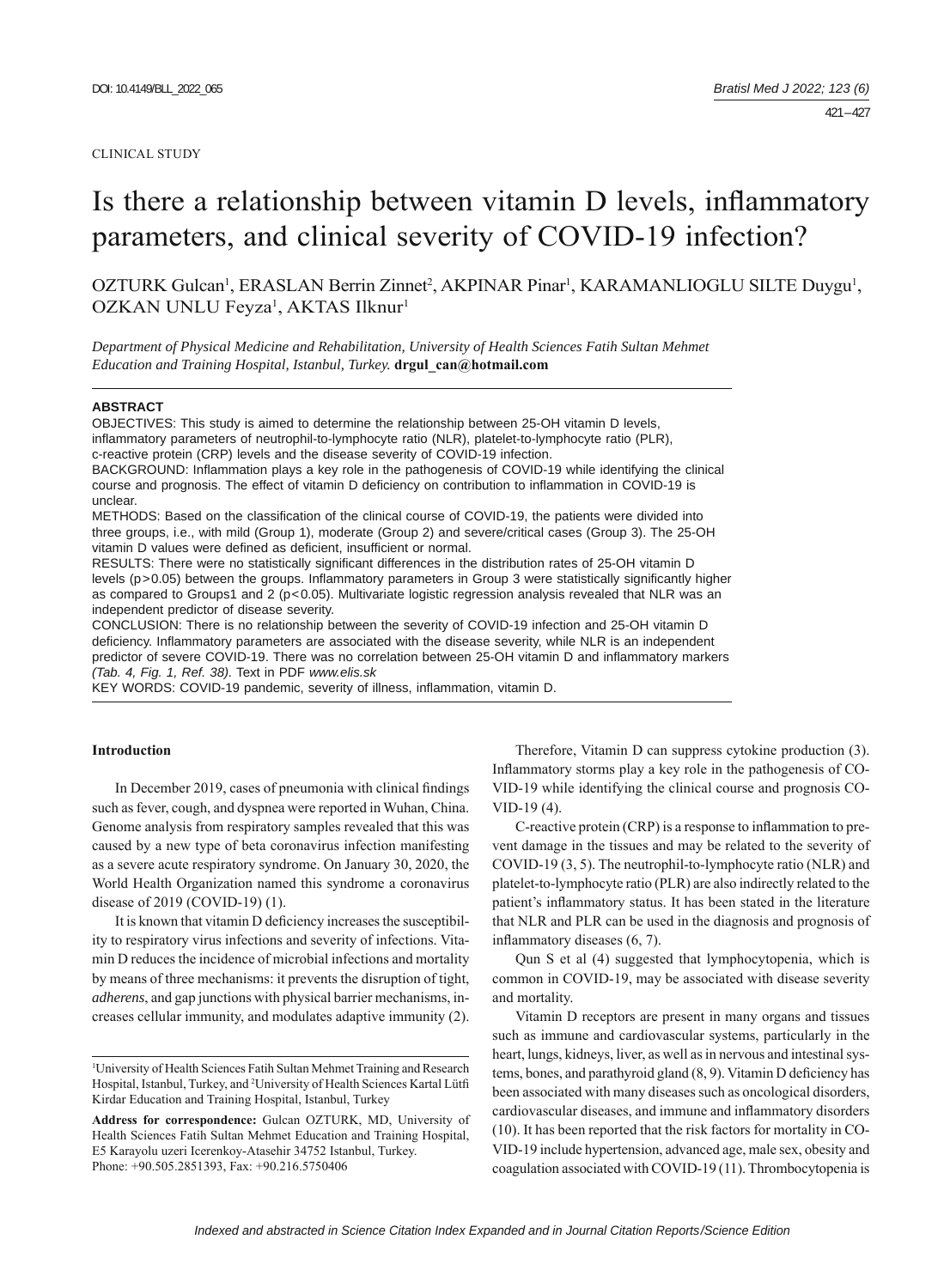## 421 – 427

common in COVID-19 and may be associated with disease severity (12). Therefore, vitamin D deficiency may also be associated with COVID-19 severity and mortality. Additionally, vitamin D may prevent multiorgan damage (13, 14).

Hence, many authors have argued that vitamin D can be used as a preventive and therapeutic treatment for COVID-19. To date, several studies investigated the relationship of the severity of CO-VID-19 infection with 25-OH vitamin D levels or other laboratory values (13), but there is a lack of those investigating the association between 25-OH vitamin D and inflammatory parameters of NLR and PLR in COVID-19 infection. The aim of this study was to determine the relationship between 25-OH vitamin D levels, inflammatory laboratory parameters and disease severity of CO-VID-19 infection.

## **Materials and methods**

## *Patient enrolment methods and study parameters*

In this retrospective study conducted at two tertiary care hospitals in Turkey, patients diagnosed with COVID-19 were retrospectively reviewed between April 1, 2020 and October 1, 2020. The study included 300 PCR test-positive patients whose 25-OH vitamin D levels were measured in the past 6 months. Patients with COVID-19 whose 25-OH vitamin D levels were not measured 6 months before the COVID-19 diagnosis were excluded from the study. Based on the classification of the clinical course of the disease, the participants were separated into three groups (15), namely group with *mild* cases(Group 1); participants showing mild clinical symptoms without pneumonia, group with *moderate*  cases (Group 2)*;* participants with fever, other respiratory symptoms, and pneumonia findings based on radiological imaging, and group with *severe* or *critical* cases (Group 3)*;* participants with at least one of the symptoms as follows: hypoxia ( $\leq$ 93 % oxygen saturation), respiratory distress (RR*>*30 times per minute), partial pressure of arterial blood oxygen  $(pa_2$ )/ fraction of inspired oxygen  $(FiO_2) \leq 300$  mmHg, chest imaging showing significant lung damage development within 24 to 48 hours, respiratory failure requiring mechanical ventilation, signs of septic shock with multiple organ failure requiring intensive care unit admission. Cases with severe or critical category of symptoms were placed in Group 3. The 25-OH vitamin D values below 20 ng/ml were defined as deficiency, values of  $21-29$  ng/ml were defined as insufficiency, and values of 30 ng/ml and above were defined as normal  $(10)$ . All serum 25-OHvitamin D measurements were done by the chemiluminescent microparticle immunoassay method, ARCHITECT system brand kits were used with the Abbott i2000SR immunological analyzer. SARS-CoV-2 infection was confirmed in all 300 patients by positive real-time reverse-transcriptase PCR (RT-PCR) testing for SARS-CoV-2 nucleic acid on nasopharyngeal swabs (vNAT 2019-nCoV assay, Sariyer, Istanbul, Turkey). Patients' age, gender, comorbid diseases (hypertension, diabetes mellitus, chronic cardiovascular disease, chronic pulmonary disease, rheumatic disease, malignancy, chronic kidney disease, chronic cerebrovascular disease, endocrine diseases, immunosuppression), and laboratory values (25-OH vitamin D, white blood cell count,

neutrophil count, neutrophil ratio, lymphocyte count, lymphocyte ratio, platelet count, hemoglobin count, CRP, NLR and PLR) were recorded. Demographic, comorbidity-related, and laboratory data of the patients included in the study were retrieved from electronic health records. This study was approved by the Ethics Committee of University Health Sciences Fatih Sultan Mehmet Training and Research Hospital (approval number: 2020/44).

This trial was registered at www.clinicaltrials.gov (Clinical Trial Number: NCT04945577).

## *Statistical analysis*

In the evaluation of the results of the study, IBM SPSS Statistics 22 (IBM Corporation, NY, USA) software was used. In the evaluation of the study data, the normal distribution of the parameters was evaluated using the Shapiro-Wilk test. In the evaluation of the study data, descriptive statistical methods (mean, standard

Tab.1. Demographic characteristics, laboratory values. inflammatory **parameters and serum 25-OH vitamin D levels in patients.**

|                                        | Min-Max        | $Mean \pm SD$            |
|----------------------------------------|----------------|--------------------------|
| Age                                    | $16 - 97$      | 52.64±17.6               |
| Vitamin D status(ng/ml)                | $0 - 68$       | $17.97 \pm 11(17.2)$     |
|                                        | n              | $\frac{0}{0}$            |
| Sex                                    |                |                          |
| Male                                   | 96             | 32                       |
| Female                                 | 204            | 68                       |
| Vitamin D status(ng/ml)                |                |                          |
| Normal                                 | 33             | 11                       |
| Insufficient                           | 77             | 25.7                     |
| Deficient                              | 190            | 63.3                     |
| Death                                  |                |                          |
| No                                     | 293            | 97.7                     |
| Yes                                    | 7              | 2.3                      |
| Comorbidity                            |                |                          |
| No                                     | 98             | 32.7                     |
| Yes                                    | 202            | 67.3                     |
| Hypertension                           | 113            | 37.7                     |
| Diabetes mellitus                      | 63             | 21                       |
| Cardiovasculer disease                 | 34             | 11.3                     |
| Pulmonary disease                      | 30             | 10                       |
| Rheumatic disease                      | 26             | 8.7                      |
| Malignancy                             | 9              | 3                        |
| Kidney disease                         | 6              | $\overline{c}$           |
| Cerebrovasculer disease                | 30             | 10                       |
| Immunsupression                        | $\overline{2}$ | 0.7                      |
| Endocrine disease                      | 24             | 8                        |
| White blood cell count $(x10^3/\mu L)$ | $1.9 - 26.8$   | $6.98 \pm 3.27(6.2)$     |
| Neutrophil count $(x10^3/\mu L)$       | $1 - 25.5$     | $4.56 \pm 3.03$ (3.8)    |
| Neutrophil ratio (%)                   | $6.5 - 95.2$   | $62.34 \pm 13.22$ (60.8) |
| Lymphocyte count $(x10^3/\mu L)$       | $0.1 - 4.7$    | $1.81 \pm 0.81$ (1.8)    |
| Lymphocyte ratio (%)                   | $1.7 - 63.8$   | 27.93±11.22 (29.3)       |
| Neutrophil to lymphocyte ratio         | $0.34 - 46$    | $3.62 \pm 5.07$ (2.1)    |
| Platelet to lymphocyte ratio           | 34.06-1120     | 165.12±126.54 (136.5)    |
| Hb(g/dL)                               | $6.2 - 17.10$  | $12.85 \pm 1.85$ (12.9)  |
| Platelet count $(x10^3/\mu L))$        | $9 - 643$      | 240.84±83.74 (226)       |
| C-reactive protein levels (mg/dL)      | $0.05 - 328$   | $12.91 \pm 37.8$ (2.9)   |

SD: standard deviation ( $p$ <0.05 statistically significant)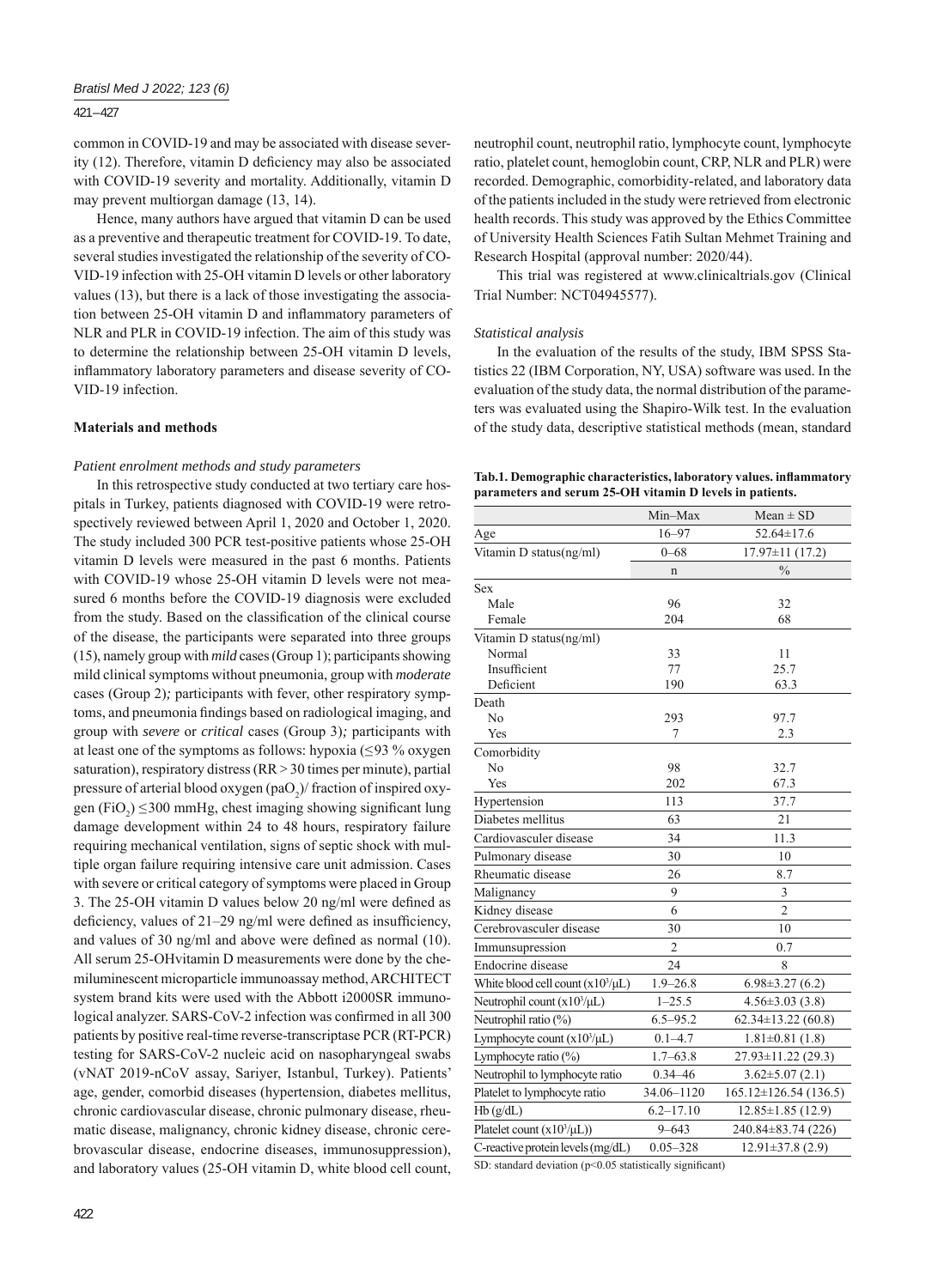|                                        | Group1                   | Group2                     | Group3                      | Total                      |          |
|----------------------------------------|--------------------------|----------------------------|-----------------------------|----------------------------|----------|
| Variables                              | Mean $\pm$ SD/Number (%) | Mean $\pm$ SD/Number (%)   | Mean $\pm$ SD/Number (%)    | Mean $\pm$ SD/Number (%)   | p        |
|                                        | $n = 130$                | $n = 132$                  | $n = 38$                    | $n = 300$                  |          |
| Age                                    |                          |                            |                             |                            |          |
| < 65                                   | 118 (90.8%)              | 92 (69.7%)                 | 11 $(28.9\%)$               | 221 (73.7%)                | $0.000*$ |
| $\geq 65$                              | $12(9.2\%)$              | 40 (30.3%)                 | $27(71.1\%)$                | 79 (26.3%)                 |          |
| Sex                                    |                          |                            |                             |                            |          |
| Male                                   | 31 (23.8%)<br>99 (76.2%) | 48 (36.4%)                 | 17(44.7%)                   | 96 (32%)<br>204 (68%)      | $0.019*$ |
| Female                                 |                          | 84 (63.6%)                 | $21(55.3\%)$                |                            |          |
| Vitamin D status<br>Normal             | $15(11.5\%)$             | $14(10.6\%)$               | $4(10.5\%)$                 | 33 (11%)                   |          |
| Insufficient                           | 36 (27.7%)               | 36 (27.3%)                 | $5(13.2\%)$                 | 77(25.7%)                  | 0.420    |
| Deficient                              | 79 (60.8%)               | 82 (62.1%)                 | 29 (76.3%)                  | 190 (63.3%)                |          |
| Death                                  |                          |                            |                             |                            | $0.000*$ |
| N <sub>o</sub>                         | 130 (100%)               | 132 (100%)                 | 31 (81.6%)                  | 293 (97.7%)                |          |
| Yes                                    | $0(0\%)$                 | $0(0\%)$                   | $7(18.4\%)$                 | $7(2.3\%)$                 |          |
| Comorbidity                            |                          |                            |                             |                            | $0.000*$ |
| N <sub>o</sub>                         | 55 (42.3%)               | 40 (30.3%)                 | $3(7.9\%)$                  | 98 (32.7%)                 |          |
| Yes                                    | 75 (57.7%)               | 92 (69.7%)                 | 35 (92.1%)                  | 202 (67.3%)                |          |
| Hypertension                           | 36 (27.9%)               | 56 (42.4%)                 | 21 (55.3%)                  | 113 (37.8%)                | $0.003*$ |
| Diabetes mellitus                      | 23 (17.7%)               | 30(22.7%)                  | $10(26.3\%)$                | 63 (21%)                   | 0.419    |
| Cardiovasculer disease                 | $6(4.6\%)$               | $16(12.1\%)$               | $12(31.6\%)$                | 34 (11.3%)                 | $0.000*$ |
| Pulmonary disease                      | $12(9.2\%)$              | $11(8.3\%)$                | $7(18.4\%)$                 | $30(10\%)$                 | 0.175    |
| Rheumatic disease                      | $13(10\%)$               | $11(8.3\%)$                | $2(5.3\%)$                  | 26(8.7%)                   | 0.648    |
| Malignancy                             | $0(0\%)$                 | 4(3%)                      | $5(13.2\%)$                 | 9(3%)                      | $0.000*$ |
| Kidney disease                         | $2(1.5\%)$               | 4(3%)                      | $0(0\%)$                    | 6(2%)                      | 0.615    |
| Cerebrovasculer disease                | $9(6.9\%)$               | $8(6.1\%)$                 | 13 (34.2%)                  | $30(10\%)$                 | $0.000*$ |
| Immunsupression                        | $1(0.8\%)$               | $1(0.8\%)$                 | $0(0\%)$                    | $2(0.7\%)$                 | 1.000    |
| Endocrine disease                      | $13(10\%)$               | $10(7.6\%)$                | $1(2.6\%)$                  | 24(8%)                     | 0.328    |
| White blood cell count $(x10^3/\mu L)$ | $7.23 \pm 3.19(6.4)$     | $6.31 \pm 2.26$ (5.9)      | $8.48 \pm 5.36(6.8)$        | $6.98 \pm 3.27(6.2)$       | $0.038*$ |
| Neutrophil count $(x10^3/\mu L)$       | $4.58 \pm 2.88$ (3.9)    | $3.95 \pm 1.85$ (3.7)      | $6.6 \pm 5.24(5)$           | $4.56 \pm 3.03$ (3.8)      | $0.033*$ |
| Neutrophil ratio (%)                   | $60.53 \pm 11.23$ (58.8) | $60.81 \pm 12.56(59.8)$    | $73.84 \pm 16.05(73.5)$     | $62.34 \pm 13.22$ (60.8)   | $0.000*$ |
| Lymphocyte count $(x10^3/\mu L)$       | $1.99 \pm 0.78$ (1.9)    | $1.78 \pm 0.76$ (1.8)      | $1.28 \pm 0.87(1)$          | $1.81 \pm 0.81$ (1.8)      | $0.000*$ |
| Lymphocyte ratio (%)                   | 29.57±10.11 (30.4)       | 29.08±10.63 (29.9)         | $18.3 \pm 12.32(17.6)$      | $27.93 \pm 11.22$ (29.3)   | $0.000*$ |
| Neutrophil to lymphocyte ratio         | $2.74 \pm 2.77(1.9)$     | $2.81 \pm 2.46(2)$         | $9.41 \pm 10.96$ (4.3)      | $3.62 \pm 5.07(2.1)$       | $0.000*$ |
| Platelet to lymphocyte ratio           | $142.63 \pm 60.51$ (133) | 157.99±98.77(132.6)        | $266.82 \pm 263.66(165.6)$  | $165.12 \pm 126.54(136.5)$ | $0.046*$ |
| Hb(g/dL)                               | $13.19 \pm 1.62$ (13.1)  | $12.88 \pm 1.75$ (12.9)    | $11.59 \pm 2.4(11.8)$       | $12.85 \pm 1.85$ (12.9)    | $0.000*$ |
| Platelet count $(x10^3/\mu L)$         | 252.92±68.54 (253)       | $234.93 \pm 87.48$ (218.5) | $220.08 \pm 110.07$ (205.5) | 240.84±83.74 (226)         | $0.011*$ |
| C-reactive protein levels (mg/dL)      | $7.79 \pm 34.33(0.9)$    | $13.41 \pm 36.54$ (2.9)    | $28.66 \pm 48.6$ (10.4)     | $12.91 \pm 37.8$ (2.9)     | $0.000*$ |

|                          | Tab. 2. Comparison of age, sex distribution, incidance rate of comobidities, laboratory values, inflammatory parameters and 25-OH vitamin |  |  |  |
|--------------------------|-------------------------------------------------------------------------------------------------------------------------------------------|--|--|--|
| D levels between groups. |                                                                                                                                           |  |  |  |

SD: standard deviation ( $p$ <0.05 statistically significant)

deviation, frequency) were used, and in comparison of the quantitative data, one-way ANOVA test was used to compare parameters with normal distribution between the groups and Tukey HDS test to identify the group that caused the difference. Kruskal-Wallis test was used in intergroup comparisons of parameters without normal distribution and Dunn's test to identify the group that caused the difference. Student t-test was used for comparing parameters with normal distribution between two groups, and Mann-Whitney U test was used for comparing parameters without normal distribution between two groups. Chi-square test, Fisher's exact test, Fisher-Freeman-Halton test, and Yate´s correction for continuity were used to compare qualitative data. The multivariate logistic regression analysis was used for determining independent associations with disease severity. The receiver operating characteristic (ROC) analysis was performed for optimal cut-off values to

predict the disease prognosis. Significance was evaluated at the level of  $p < 0.05$ .

## **Results**

## *Patient demographics characteristics and baseline laboratory values*

In this study, 300 patients aged  $52.64 \pm 17.60$  years had their 25-OH vitamin D measurement result during the period of 6 months before their admission to the hospital. Of the 300 patients diagnosed with COVID-19 infection included in the study, 130 (43.3 %) were mild, 132 (44 %) were moderate, and 38 (12.7 %) were severe/critical cases. The most common comorbidities were hypertension (37.7 %), diabetes mellitus (21 %) and heart diseases (11.3 %). Table 1 presents baseline laboratory values of study.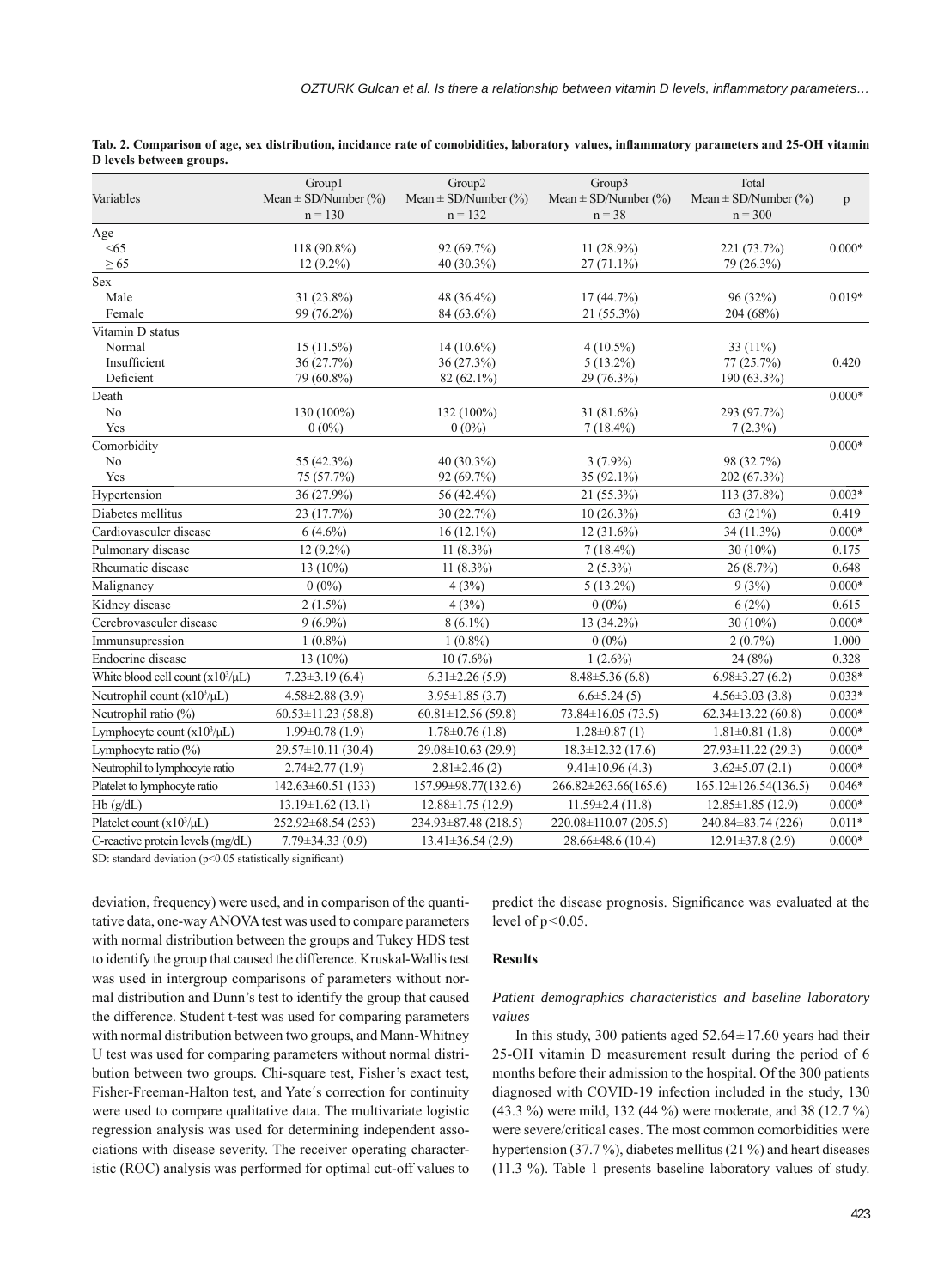421 – 427



**Fig. 1. Receiver operating characteristic curves (ROC) of NLR, (PLR) and C-reactive protein (CRP) for differentiating severe critical group from mild and moderate groups.**

# *Clinical features and laboratory fi ndings of COVID-19 patients stratifi ed by illness severity*

The mean age, incidence rate of mortality and incidence rate of comorbidities in Group 3 were higher as compared to those in Groups 1 and 2 ( $p < 0.05$ ). The mean age and incidence rate of comorbidities in Group 2 were statistically significantly higher compared to those in Group 1 ( $p < 0.05$ ). The female gender ratio in Group 1 was statistically significantly higher compared to those in Groups 2 and 3 ( $p < 0.05$ ). The incidence rate of HT in Group 1 was statistically significantly lower compared to those in Groups 2 and 3 ( $p < 0.05$ ). The incidence rate of cardiac diseases in Group 3 was statistically significantly higher compared to those in Groups 1 and 2 ( $p < 0.05$ ). The incidence rate of cardiac diseases in Group 2 was statistically significantly higher compared to that in Group 1 ( $p$ <0.05). The incidence rates of oncological and neurological diseases in Group 3 were statistically significantly higher compared to those in Groups 1 and 2 ( $p$  < 0.05). Based on paired comparisons to determine the difference, white blood cell values of Group 1 were statistically significantly higher in comparison to Group 2 ( $p$ <0.05). Neutrophil count in Group 1 was statistically significantly lower as compared to Group 3 ( $p$ <0.05). Lymphocyte count and percentage in Group 3 were statistically significantly lower as compared to Groups 1 and 2 ( $p < 0.05$ ). Neutrophil percentage values in Group 3 were statistically significantly higher as compared to Groups 1 and 2  $(p<0.05)$ . Hemoglobin values in Group 3 were lower as compared to Groups 1 and 2 ( $p < 0.05$ ). Platelet count in Group 1 was statistically significantly higher as compared to Groups 2 and 3 ( $p$ <0.05). PLR and NLR in group 3 were statistically significantly higher as compared to Groups 1 and 2 ( $p < 0.05$ ). CRP values in Group 3 were statistically signifi-

cantly higher compared to those in Groups 1 and 2 ( $p < 0.05$ ). CRP values in Group 1 were statistically significantly lower as compared to Group 2 ( $p$ <0.05). Table 2 summarizes the comorbid disease rates and laboratory values between groups.

# *25-OH vitamin D levels and vitamin D status*

The mean 25-OH vitamin D level was  $17.97 \pm 11$  ng/mL. The numbers of patients with vitamin D insufficiency and deficiency were 77 (25.7 %) and 190 (63.3 %), respectively, while 11 % of the patients had a normal level of serum 25-OH vitamin D. No statistically significant differences in distribution rates of 25-OH vitamin D levels were found between the groups ( $p > 0.05$ ). Vitamin D insufficiency and deficiency were present respectively in 27.7 % and 60.8 % of the patients with mild COVID-19. Vitamin D insufficiency and deficiency were present respectively in 27.3 % and 62.1 % of the patients with moderate COVID-19. Vitamin D insufficiency and deficiency were present respectively in 13.2 % and 76.3 % of the patients with severe/critical CO-VID-19 (Tab. 2).

#### *Correlation between 25-OH vitamin D and infl ammatory markers*

There were no correlations with age  $(r=0.006; p=0.920)$ , white blood cell count  $(r=-0.023; p=0.686)$ , neutrophil count  $(r=-0.005; p=0.930)$ , neutrophil ratio  $(r=-0.001; p=0.993)$ . lymphocyte count ( $r = -0.039$ ;  $p=0.499$ ), lymphocyte ratio ( $r =$ 

**Tab. 3. Logistic regression analysis showing independent predictors of severe/critical COVID19 patients.**

| <b>OR</b> | %95Cl            | р        |
|-----------|------------------|----------|
| 8 7 3 4   | $3.557 - 21.446$ | $0.000*$ |
| 5.303     | 1.087-25.879     | $0.039*$ |
| 8.170     | 2.893-23.073     | $0.000*$ |
| 1.182     | $1.090 - 1.281$  | $0.000*$ |
|           |                  |          |

Logistic regression (forward LR), Cl – confidence interval, OR – odds ratio ( $p$  < 0.05 statistically significant)

|  |  |  |  | Tab. 4. ROC analysis for severe-critical COVID 19 patients. |  |  |
|--|--|--|--|-------------------------------------------------------------|--|--|
|--|--|--|--|-------------------------------------------------------------|--|--|

|            | AUC (85% CI)           | Cut-off | Sensitivity % | Specificity % | p        |
|------------|------------------------|---------|---------------|---------------|----------|
| <b>NLR</b> | $0.748(0.695-0.796)$   | >2.8    | 73.7          | 71 8          | $0.001*$ |
| <b>PLR</b> | $0.620(0.563 - 0.675)$ | >236.1  | 47.4          | 912           | $0.048*$ |
| <b>CRP</b> | $0.807(0.758 - 0.850)$ | >3.13   | 89.5          | 68.3          | $0.001*$ |

AUC – area under ROC curve; CRP – C-reactive protein; NLR – neutrophil-to-lymphocyte ratio; PLR – plateletto-lymphocyte ratio ( $p \le 0.05$  statistically significant)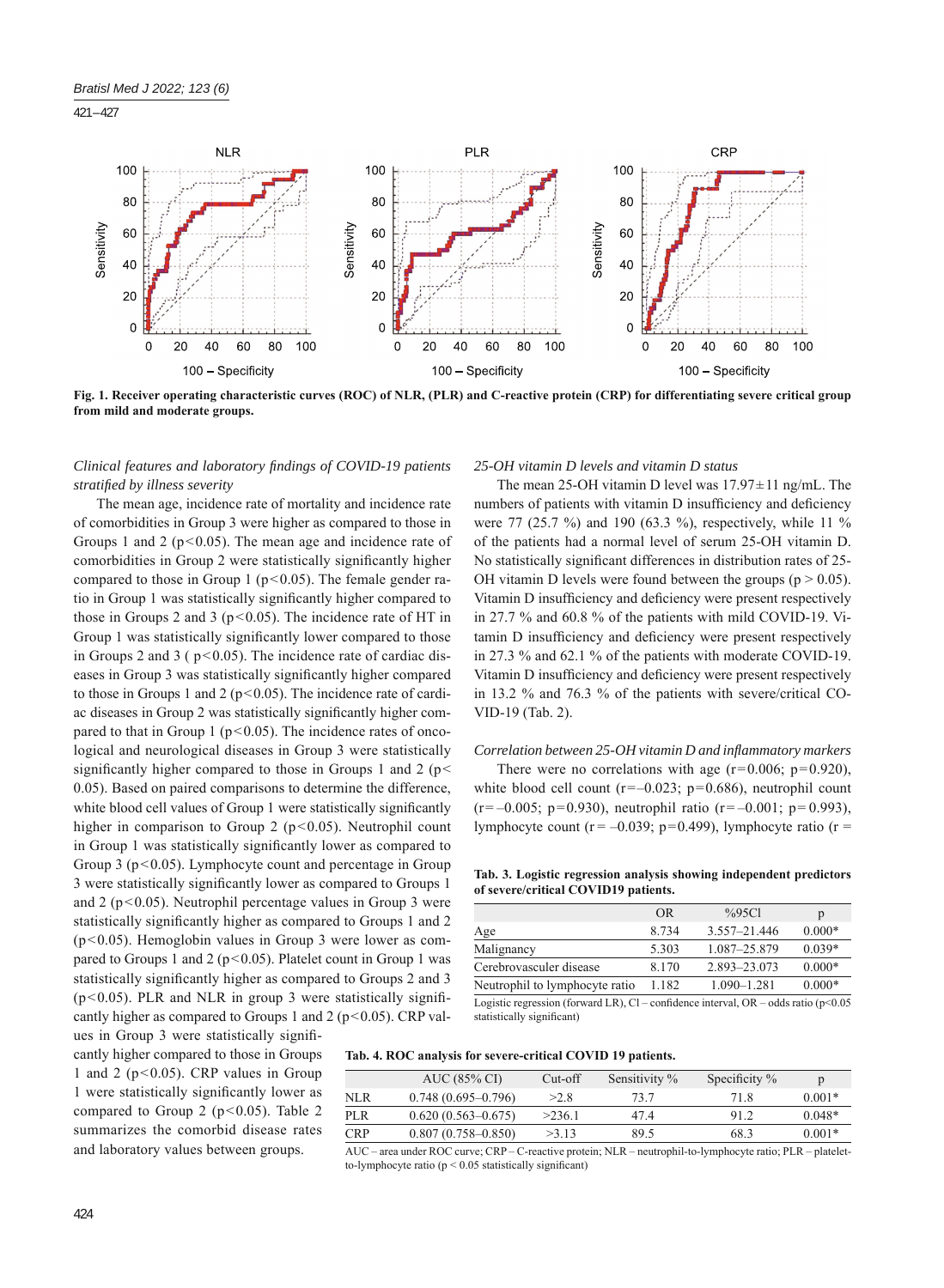$-0.015$ ; p=0.802), hemoglobin count (r=0.113; p=0.051), platelet count (r=0.025; p=0.669), CRP level (r=0.104; p=0.071), NLR  $(r = -0.002; p = 0.975)$ , and PLR  $(r = 0.066; p = 0.252)$ .

#### *Disease severity and its determinants*

Multivariate logistic regression analysis revealed that only increased age, cerebrovascular disease, malignancy and NLR were significant independent predictors of disease severity in COVID-19 patients (Tab. 3).

## *ROC curve analysis*

The optimal cut-off values calculated by the ROC analysis, and ROC curves are presented in Figure 1. The areas under the curve (AUC) of CRP, NLR, and PLR were found to be 0.807 (p  $=0.001$ ), 0.748 (p=0.001), and 0.620 (p=0.048), respectively. Table 4 presents the optimal cut-off values for all the parameters.

## **Discussion**

Our study results suggest that there is no relationship between the severity of COVID-19 infection and 25-OH vitamin D deficiency. Vitamin D insufficiency  $(25.7\%)$  and deficiency  $(63.3\%)$ were common in patients with COVID-19. A proportion of 11 % of the COVID-19 patients had a normal level of serum 25-OH vitamin D in our study. The logistic regression analysis showed that the 25-OH vitamin D level was not associated with disease severity and revealed that only age, cerebrovascular disease, malignancy, and NL ratio were significant independent predictors of disease severity. According to ROC analysis CRP, NLR, and PLR might be considered as effective prognostic tools. However, no correlation was found between 25-OH vitamin D, CRP, NLR and PLR.

The pathogenesis of COVID-19 involves the activation of innate and adaptive immune responses (4). Coronavirus enters the cell via angiotensin converting enzyme 2 (ACE2) receptors (16, 17). ACE2 degrades angiotensin 2 to angiotensin 1–7, angiotensin 1 to angiotensin  $1-9$ , and shows anti-inflammatory, antioxidative, and vasodilator effects (16, 18). COVID-19 leads to a decrease in ACE2 activity and increase in angiotensin 2 and causes acute lung injury. Increased proinflammatory cytokines and chemokines lead to a cytokine storm, which affects the clinical course and prognosis of the disease by causing multiple systemic and respiratory symptoms (16, 19).

Vitamin D has anti-inflammatory, antioxidative, and immunomodulatory properties as well as important effects on the musculoskeletal system (20, 21). Vitamin D reduces the incidence of microbial infections and mortality by regulating innate and adaptive immunity (2). Vitamin D simultaneously increases the innate immune response, suppresses cytokine production, decreases pathogen load, reduces the overactivation of adaptive immunity, and suppresses Th1-mediated inflammatory cytokines and chemokines, thereby creating an adequate response to the pathogen load (16, 18). Dysregulation of the adaptive and innate immune response due to vitamin D deficiency contributes to the cytokine storm (21). Vitamin D can limit the inflammatory cytokine storm that may lead to ARDS and acute lung injury (16).

Calcitriol, the active form of vitamin D  $(1,25(OH), D<sub>3</sub>)$ , is an important modulator of both innate and adaptive forms of immunity (22) and is protective against respiratory viral infections (17, 18, 20). Extrarenal conversion of 25-OH vitamin D to calcitriol, takes place in the bronchial epithelium and immune cells (20). Calcitriol prevents acute lung injury and progression to ARDS by modulating the renin-angiotensin-aldosterone system and ACE2 (17, 20, 23). ACE2-receptor-expressing type 2 pneumocytes are one type of the cells that COVID-19 targets. Loss of function in type 2 pneumocytes causes impaired surfactant synthesis and an increase in surface tension in the respiratory tract. Calcitriol decreases pneumocyte apoptosis and increases surfactant synthesis (17, 20).

Considering the safety, cost effectiveness, and ease of availability of vitamin D, it is important to determine its efficacy in the management of coronavirus infection (20, 24). Several studies on vitamin D and disease severity reported that vitamin D is associated with disease severity and mortality (16, 25–27). On the other hand, Hastie et al (28) found no relationship between 25-OH vitamin D levels and coronavirus infection. In their study, baseline measurements including 25-OH vitamin D levels were obtained a decade ago. Hastie et al (28) emphasized that they could have reached this conclusion due to potential confounders such as ethnicity. Similarly, Raisi-Estabragh et al (29) found no relationship between 25-OH vitamin D levels and COVID-19 positivity. Although both COVID-19-negative and COVID-19-positive patients were found to have low vitamin D levels, Raisi-Estabragh et al (29) stated that calcitriol was actually responsible for immune functions and that the results of the study could be controversial as they evaluated 25-OH vitamin D levels. They also emphasized the potential confounders such as ethnicity and body mass index (29). Similarly in the present study, we found no relationship between vitamin D level and disease severity, however, the vitamin D levels were low in all study groups. This may be attributed to the following: relatively small number of patients, the fact that vitamin D levels were not measured right before the COVID-19 diagnosis, and presence of confounders such as age, gender, obesity, prescribed drugs and comorbidities. However, considering the functions of active vitamin D, calcitriol, we believe that more objective data can be obtained in future studies by directly evaluating the serum level of calcitriol instead of measuring 25-OH vitamin D levels. Additionally,  $1,25(OH)_{2}D_{3}$  synthesized in extrarenal tissues is of utmost importance in terms of immunomodulation in local tissues. The level of vitamin D does not solely depend on the 25-OH vitamin D level; it is also necessary to measure  $1,25(OH)_{2}D_{3}$  levels (17, 30). Mok et al (24) stated that calcitriol could be used as a prophylactic adjunct against a potential CO-VID-19 infection.

Inflammatory parameters have a prognostic value in systemic inflammatory diseases  $(31)$ . CRP is an easily measured inflammatory marker (32). Recently, NLR and PLR have also been used as inflammatory markers in different diseases, including infections (33). Vitamin D, another inflammatory marker, has skeletal and extra-skeletal functions (8, 34). Vitamin D deficiency is associated with inflammation-related diseases such as those affecting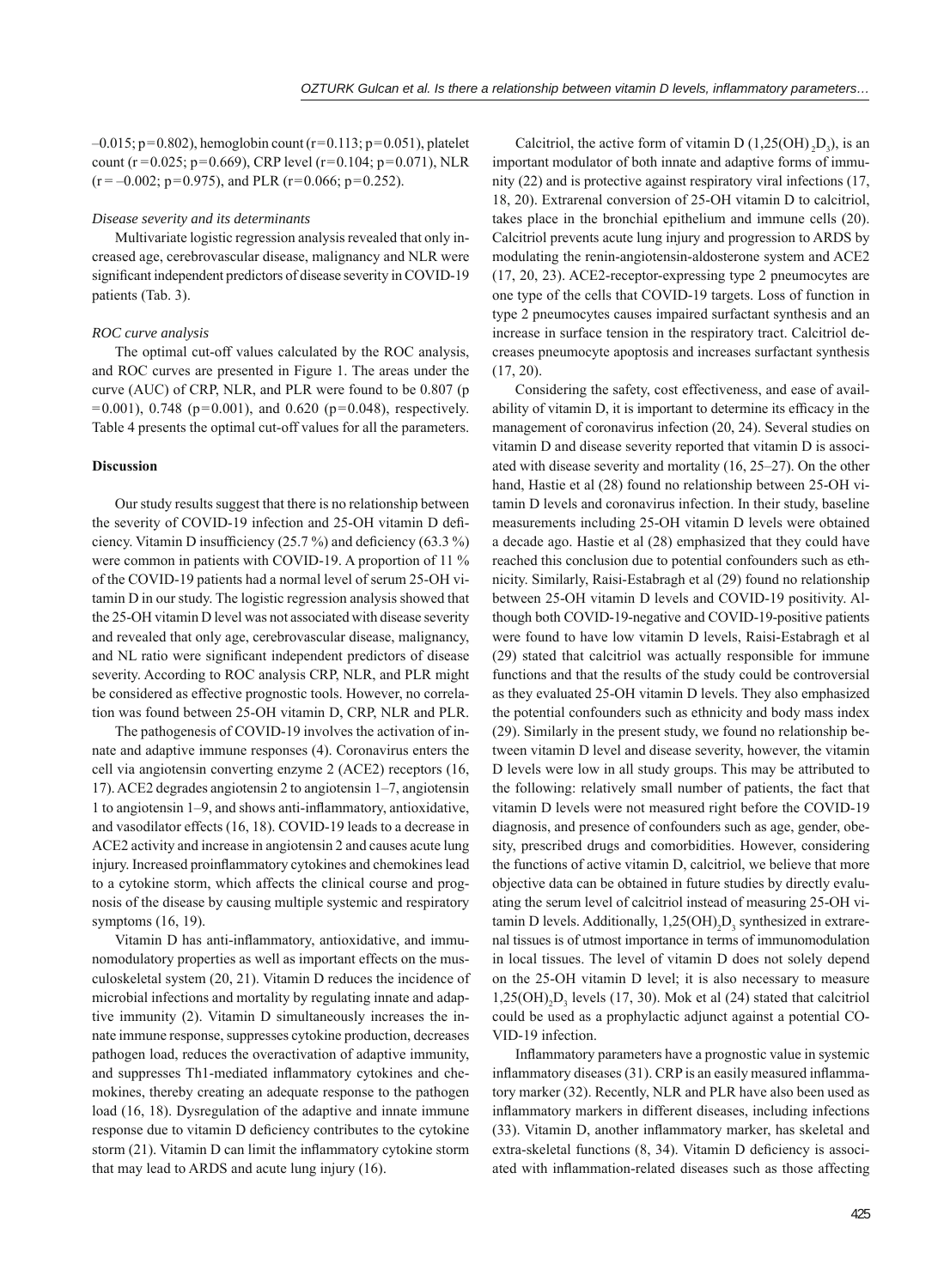## 421 – 427

the cardiovascular, renal, and autoimmune systems, infections, anemia, depression, cognitive dysfunction, and cancer (33, 34). Studies on the relationship between vitamin D and inflammatory markers have provided conflicting results  $(31–35)$ . Although we have stated the anti-inflammatory properties of vitamin D in our study, some studies have reported that inflammation leads to decreased vitamin D levels (34). However, it is difficult to establish the causal relationship between any disease and vitamin D, as insufficient daylight or nutritional deficiencies can also cause vitamin D deficiency  $(10, 36)$ . In order to elucidate this issue, randomized controlled studies with a large number of patients are warranted in the future. In literature, there are studies emphasizing that CRP is associated with vitamin D deficiency in coronavirus infection (3, 19), and this is attributed to the relationship among vitamin D deficiency, inflammation, and cytokine storm in patients with COVID-19 (3). Unlike the findings of previous studies, the results in this study did not show a correlation between vitamin D levels and inflammatory markers.

Leukocytosis, neutrophilia, thrombocytopenia, and lymphopenia are observed in COVID-19, particularly in patients with severe disease progressing to ARDS (7). COVID-19 leads to a decrease in platelet production as well as to an increase in thrombocyte consumption due to lung damage (37, 38). The immune response is mainly mediated by lymphocytes in viral infections (37). The mechanism of lymphopenia in COVID-19 is associated with the destruction of lymphatic tissues and T-cell apoptosis induced by cytokines (37). With increased proinflammatory cytokines in severe COVID-19, T-cell lymphopenia leads to a predisposition to the cytokine storm. This causes an increase in NLR and PLR (7). The present study found that NLR, PLR, and CRP were important in determining the severity of the disease, which was consistent with literature (4, 7, 37, 38). In addition, NLR was found to be the best predictor of severe/critical COVID-19.

The study had some limitations. Firstly, the study was retrospective and further prospective studies should be conducted to determine the factors affecting vitamin D levels. Secondly, although the measurement of vitamin D levels right before the coronavirus infection is a challenging undertaking, it could be meaningful as it would eliminate the seasonal change, and effect of inflammation on these levels. Thirdly, the study should have been conducted with a larger number of patients.

# **Conclusion**

This study found no relationship between vitamin D levels and disease severity. On the contrary, CRP, PLR, and NLR values were associated with disease severity, among which NLR was an independent predictor of severe/critical course of COVID-19. Additionally, we could not detect a relationship between inflammatory markers and 25-OH vitamin D levels in COVID-19.

# **Learning points**

Vitamin D deficiency may aggravate pro-inflammatory immune responses.

Inflammation plays a key role in the pathogenesis of COV-ID-19. CRP is an easily measured inflammatory marker. Recently, NLR and PLR have also been used as inflammatory markers in different diseases, including infections.

The study included 300 PCR test-positive patients whose 25-OH vitamin D levels were measured in the past 6 months.

There is no relationship between vitamin D levels and disease severity. Inflammatory parameters were associated with disease severity, among which NLR was an independent predictor of severe/critical course of COVID-19. Additionally, there was no relationship between inflammatory markers and 25-OH vitamin D levels in COVID-19.

## **References**

**1. Kong M, Zhang H, Cao X, Mao X, Lu Z.** Higher level of Neutrophilto-Lymphocyte is associated with severe COVID-19. Epidemiol Infect 2020: 148: e139.

**2. Grant WB, Lahore H, McDonnell SL, Baggerly CA, French CB, Aliano JL, Bhattoa HP.** Evidence that vitamin d supplementation could reduce risk of influenza and covid-19 infections and deaths. Nutrients 2020; 12 (4): 988.

**3. Daneshkhah A, Agrawal V, Eshein A, Subramanian H, Roy HK, Backman V.** The Possible Role of Vitamin D in Suppressing Cytokine Storm and Associated Mortality in COVID-19 Patients. medRxiv 2020.

**4. Qun S, Wang Y, Chen J et al.** Neutrophil-to-Lymphocyte Ratios Are Closely Associated With the Severity and Course of Non-mild COVID-19. Front Immunol 2020; 11: 2160.

**5. Ali N.** Elevated level of C-reactive protein may be an early marker to predict risk for severity of COVID-19. J Med Virol 2020; 92 (11): 2409–2411.

**6. Qin B, Ma N, Tang Q et al.** Neutrophil to lymphocyte ratio (NLR) and platelet to lymphocyte ratio (PLR) were useful markers in assessment of inflammatory response and disease activity in SLE patients. Mod Rheumatol 2016; 26 (3): 372–376.

**7. Chan AS, Rout A.** Use of Neutrophil-to-Lymphocyte and Platelet-to-Lymphocyte Ratios in COVID-19. J Clin Med Res 2020; 12 (7): 448–453.

8. Altaş EU, Tosun A. Assessment of Vitamin D and inflammatory response relationship using neutrophil to lymphocyte ratio, platelet to lymphocyte ratio and mean platelet volume. Turk Osteoporoz Derg 2018;  $24 \cdot 11 - 14$ 

**9. Aygun H.** Vitamin D can prevent COVID-19 infection-induced multiple organ damage. Naunyn Schmiedebergs Arch Pharmacol 2020; 393 (7): 1157–1160.

**10. Li Y, Li Q, Zhang N, Liu Z.** Sunlight and vitamin D in the prevention of coronavirus disease (COVID-19) infection and mortality in the United States. Research Square 2020.

**11. Lau FH, Majumder R, Torabi R, Saeg F, Hoffmanet R, Cirillo JD, Greiffenstein P.** Vitamin D insufficiency is prevalent in severe CO-VID-19. medRxiv 2020.

**12. Lippi G, Plebani M, Henry BM.** Thrombocytopenia is associated with severe coronavirus disease 2019 (COVID-19) infections: A meta-analysis. Clin Chim Acta 2020; 506: 145–148.

**13. Ali N.** Role of vitamin D in preventing of COVID-19 infection, progression and severity. J Infect Public Health 2020; 13 (10): 1373–1380.